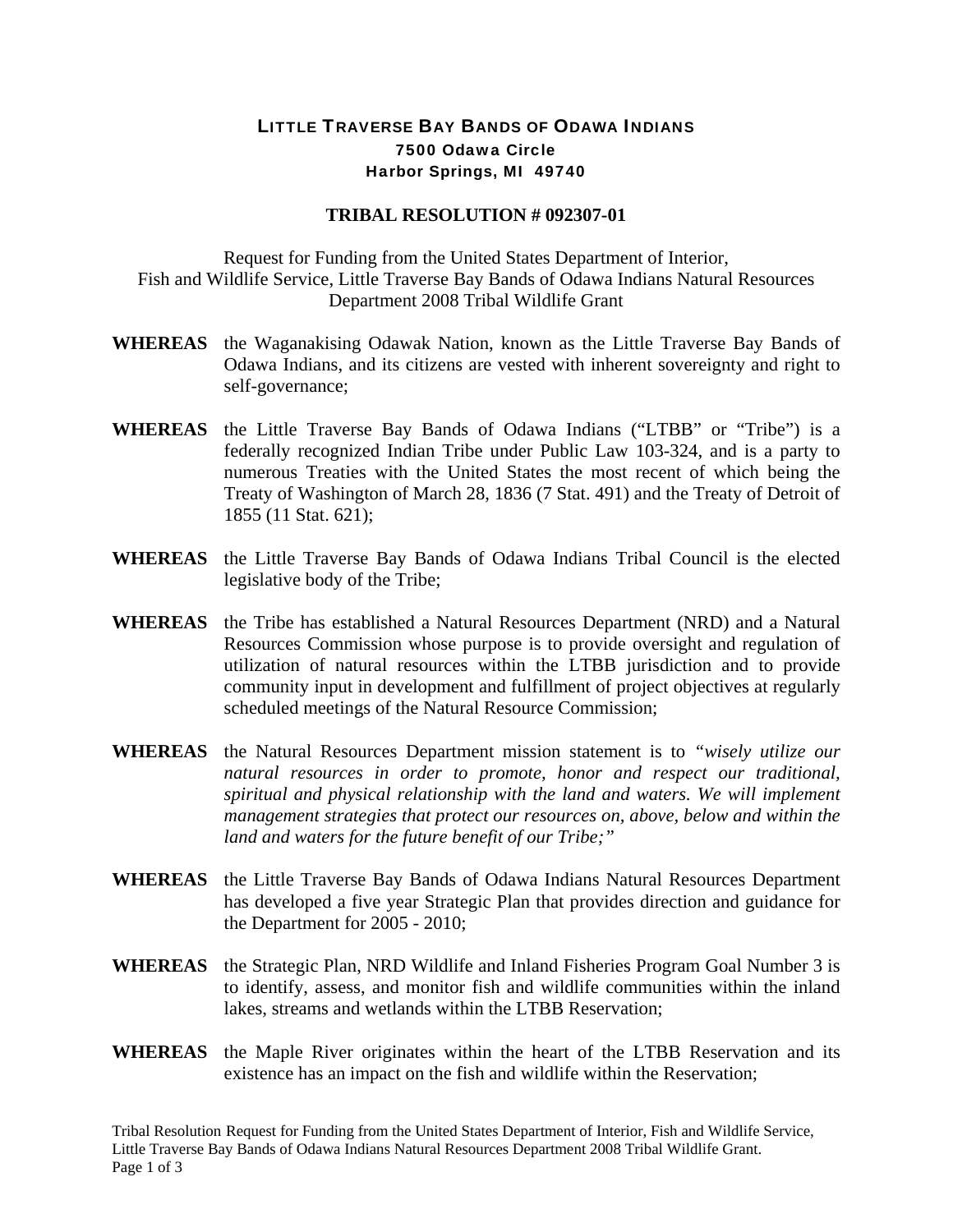- **WHEREAS** it is important that the Maple River continue to provide a habitat for wildlife and fish to ensure the sustainability of fish and wildlife populations for the next seven generations;
- **WHEREAS** the Department of Interior, Fish and Wildlife Service has announced funding availability for development and implementation of programs for the benefit of wildlife and their habitat, including species that are not hunted or fished.

**THEREFORE, BE IT RESOLVED** that the Tribal Council of the Little Traverse Bay Bands of Odawa Indians authorizes and supports this grant application to the U.S. Fish and Wildlife Service for a Little Traverse Bay Bands of Odawa Indians 2008 Tribal Wildlife Grant.

**FURTHER RESOLVED,** that Tribal Chairman Frank Ettawageshik, Vice Chairman William I. Denemy, Tribal Administrator Albert Colby Jr., or another designee from the Tribal Chairman is authorized to execute any documents necessary to apply for, receive, and administer funds under the grant.